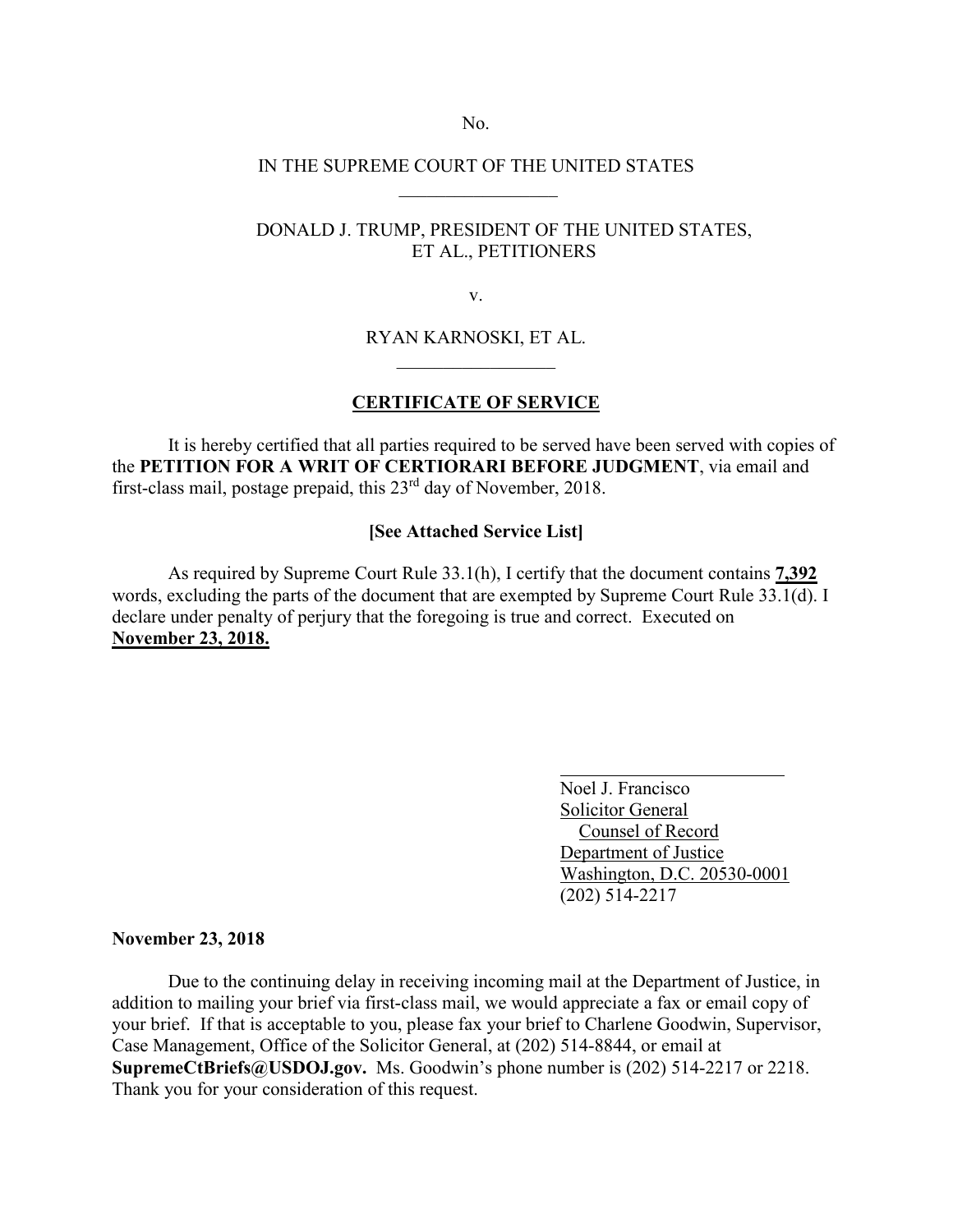DONALD J. TRUMP, PRESIDENT OF THE UNITED STATES, ET AL. RYAN KARNOSKI, ET AL.

> LA ROND BAKER COLLEEN M. MELODY OFFICE OF THE ATTORNEY GENERAL 800 FIFTH AVENUE SUITE 2000 SEATTLE, WA 98104 206-464-7744 [LARONDB@ATG.WA.GOV](mailto:LARONDB@ATG.WA.GOV) [COLLEENM1@ATG.WA.GOV](mailto:COLLEENM1@ATG.WA.GOV)

VANESSA BARSANTI JORDAN M. HEINZ DANIEL I. SIEGFRIED STEPHEN R. PATTON KIRKLAND & ELLIS LLP 300 NORTH LASALLE CHICAGO, IL 60654 312-862-2205 [VANESSA.BARSANTI@KIRKLAND.COM](mailto:VANESSA.BARSANTI@KIRKLAND.COM) [JHEINZ@KIRKLAND.COM](mailto:JHEINZ@KIRKLAND.COM) [DANIEL.SIEGFRIED@KIRKLAND.COM](mailto:DANIEL.SIEGFRIED@KIRKLAND.COM) [STEPHEN.PATTON@KIRKLAND.COM](mailto:STEPHEN.PATTON@KIRKLAND.COM)